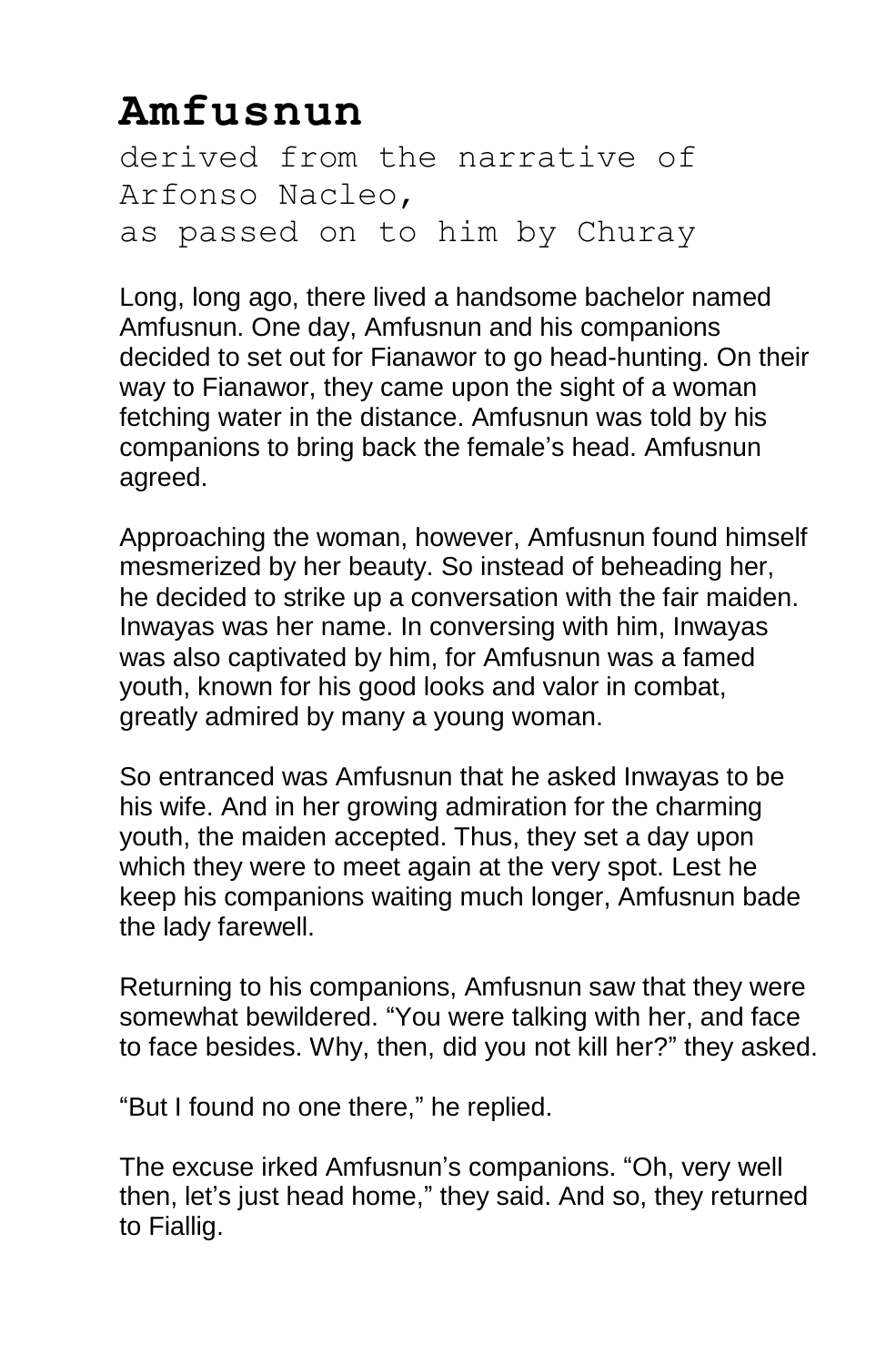Finally, the day of their tryst came, and Amfusnun headed for the rendezvous without a word to any of his companions. Inwayas, on the other hand, was restless the entire time. She had been to and from the spring all afternoon, anxious for his arrival. When Amfusnun came, Inwayas invited him to Fianawor to obtain her parents' consent.

Inwayas introduced Amfusnun to her parents. "Where is he from?" Chinnan, her father, was quick to inquire.

"He is Ifiallig," replied Inwayas.

"Where did you meet?" Chinnan asked Amfusnun. Amfusnun then relayed the events from the excursion into Fianawor with his companions and the subsequent encounter with Inwayas.

"If you are truly in love with each other, then I have no objections. When is the *chuyas* (wedding feast)? Here in Fianawor, custom dictates that you, as the man, should provide for the *chuyas*," said Chinnan.

"If that is the case, then I must go home and send for my companions," replied Amfusnun.

Amfusnun returned later that day accompanied by his companions, who had brought with them three hefty swine, two black and one white. The pigs had walked the trail with them and were secured with ropes upon their arrival at Fianawor.

At daybreak, only the two black hogs remained. The white one was gone. They followed the trail left by its hooves and realized that it was headed back for Fiallig. Nevertheless, it was decided the ceremony should not be delayed by searching for the pig, and that the *chuyas* would carry on as planned, with only two swine to be slaughtered. After the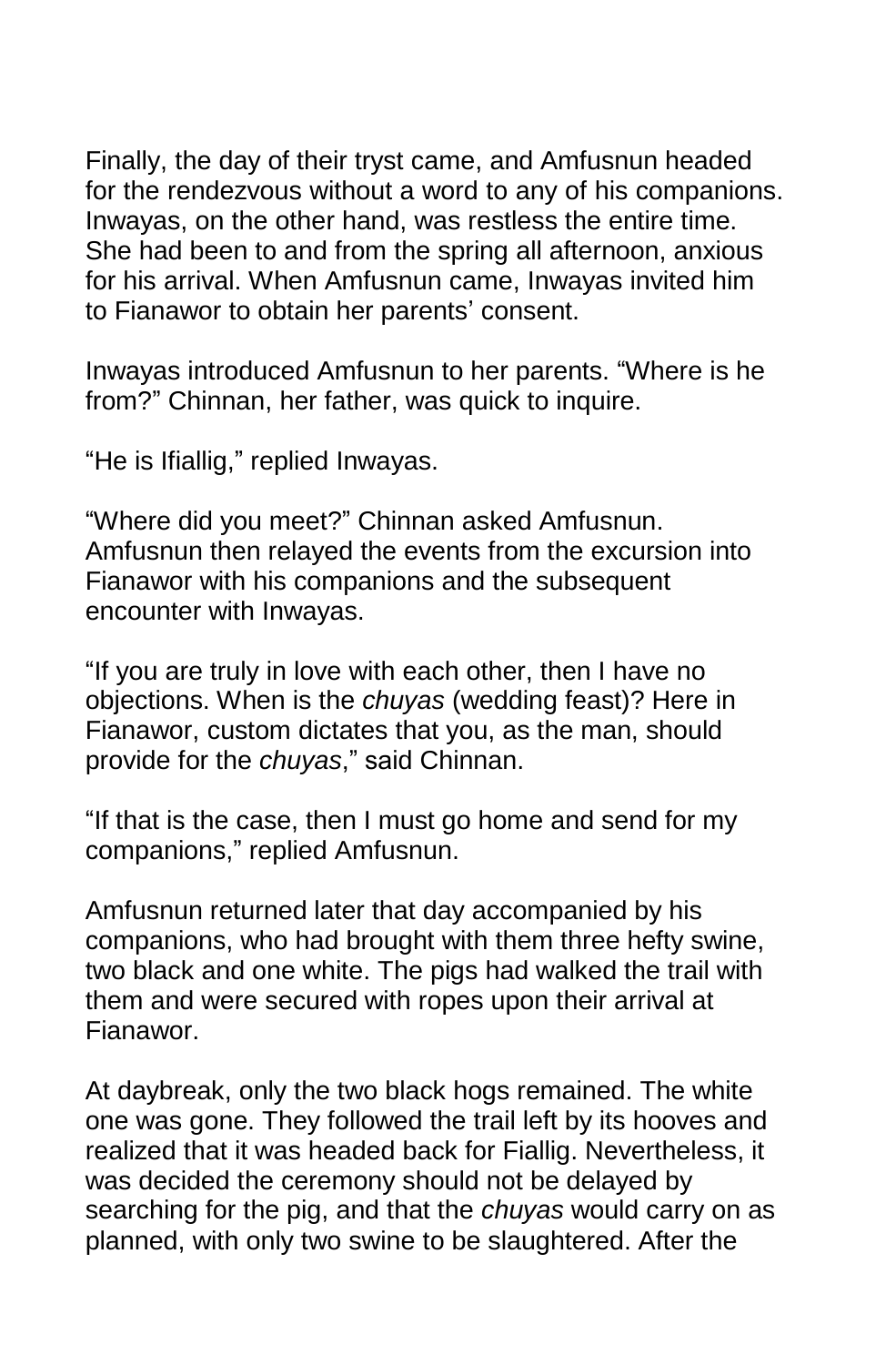ceremony, Amfusnun's companions returned to Fiallig and were surprised to find the white pig there. "Might this be a bad omen?" they wondered.

Amfusnun decided to dwell in Fianawor. One day, Amfusnun inquired of his stepfather, "Do you not have any land on which traps could be set?"

"We do, over at Munporyas," was Chinnan's response.

"If you don't mind, would you accompany me there tomorrow that I may set traps?" Amfusnun requested.

Early the next morning, they set out for Munporyas that Chinnan may show Amfusnun the place. The land was in good condition, flat and with a stream flowing right through it, an ideal place for setting traps. Installing his contraptions, Amfusnun discovered that the land was rich and would provide a good yield. Amfusnun occasioned to plant sweet potatoes that he may have something to eat on nights spent in Munporyas without provisions. Several years passed. The sweet potatoes grew to be abundant and the game was plentiful.

One day, Amfusnun was called on by his brother-in-law. "Come, and let us check on your traps," his brother-in-law said.

"Let us go tomorrow then, if you wish," Amfusnun replied.

Unknown to Amfusnun, his brother-in-law harbored a deep resentment toward him. He planned on killing Amfusnun. The following day, he headed out earlier than Amfusnun so he could set up an ambush. He lay in wait for Amfusnun at a steep incline on the mountain trail.

Amfusnun reached the upward path and began his ascent, when from out of nowhere his brother-in-law yelled, "Now you die!" and hurled a spear toward Amfusnun. But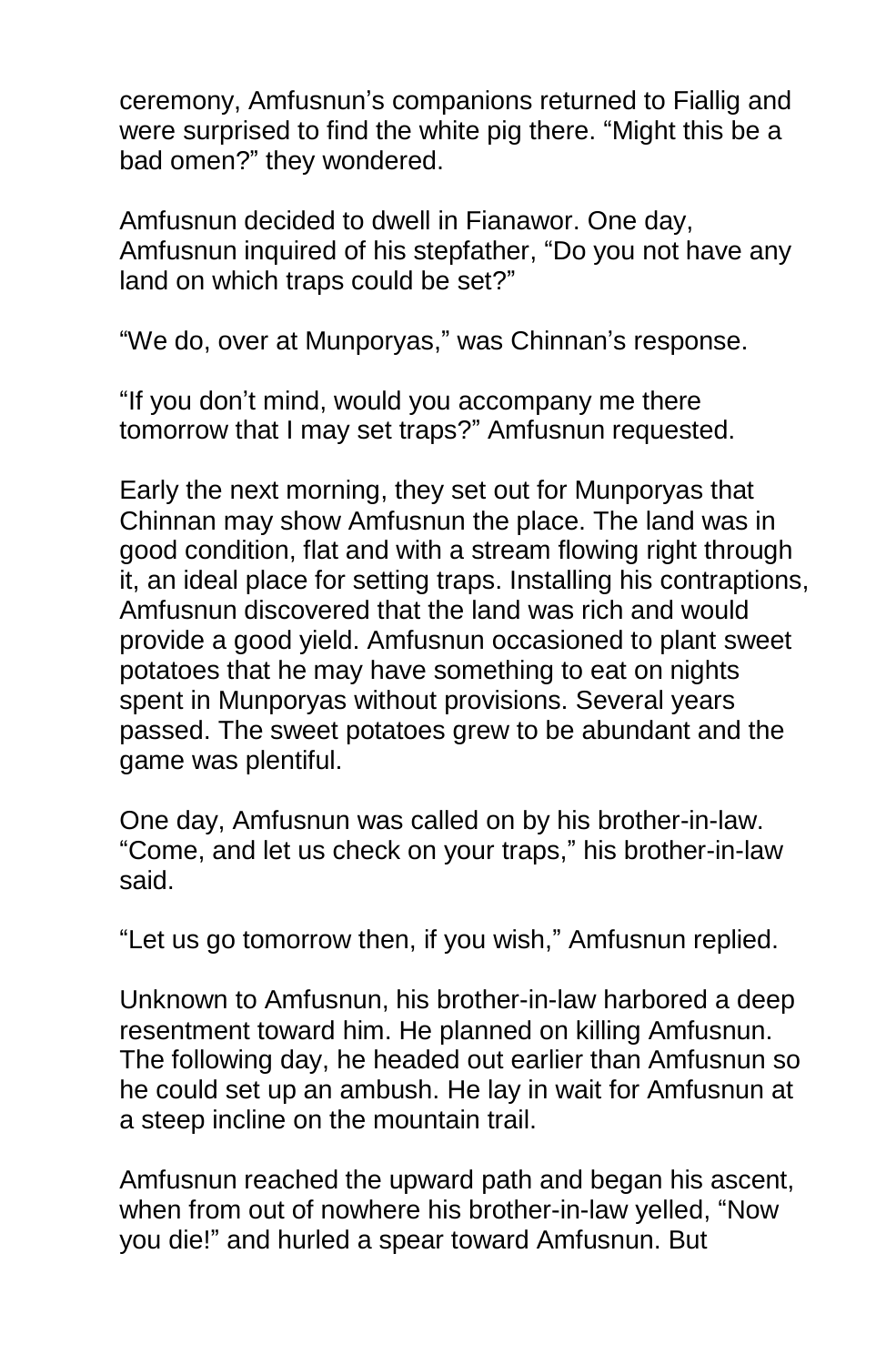Amfusnun was a finely-honed warrior. Reacting purely on reflex, he was able to get out of the way quickly and instinctively threw his own spear at the unseen foe. Amfusnun's aim was true and his spear skewered his brother-in-law right through the stomach.

Amfusnun could hardly believe his eyes when he saw that it was his brother-in-law who perpetrated the attack. "You said that we would only check on the traps. Why would you wish my demise?" Amfusnun asked. His brother-in-law could utter no response.

Amfusnun's brother-in-law was badly hurt, but in weak gasps he was able to say, "Please, carry me home. Let me explain to the village that this was all my doing. Hurry while I still draw breath."

So Amfusnun carried his brother-in-law back to their village. Struggling for every breath, he was able to communicate to his people, "Punish Amfusnun not, for this whole incident is my fault. I plotted on killing him and he had no choice but to defend himself. Please forgive me."

With his brother-in-law's dying words Amfusnun was spared any blame.

Although he was not to blame, Amfusnun's conscience was unrelenting. He could not bear to live in Fianawor, among the people he had so bereaved.

"I am ashamed of what has transpired between your brother and me. And though it pains me so, I'm afraid I must leave here," were Amfusnun's parting words to Inwayas. "I will stay at Munporyas. When our children are older, please take them to visit me, and I shall send you off with the day's catch and the sweet potatoes I grow, that you may not go hungry."